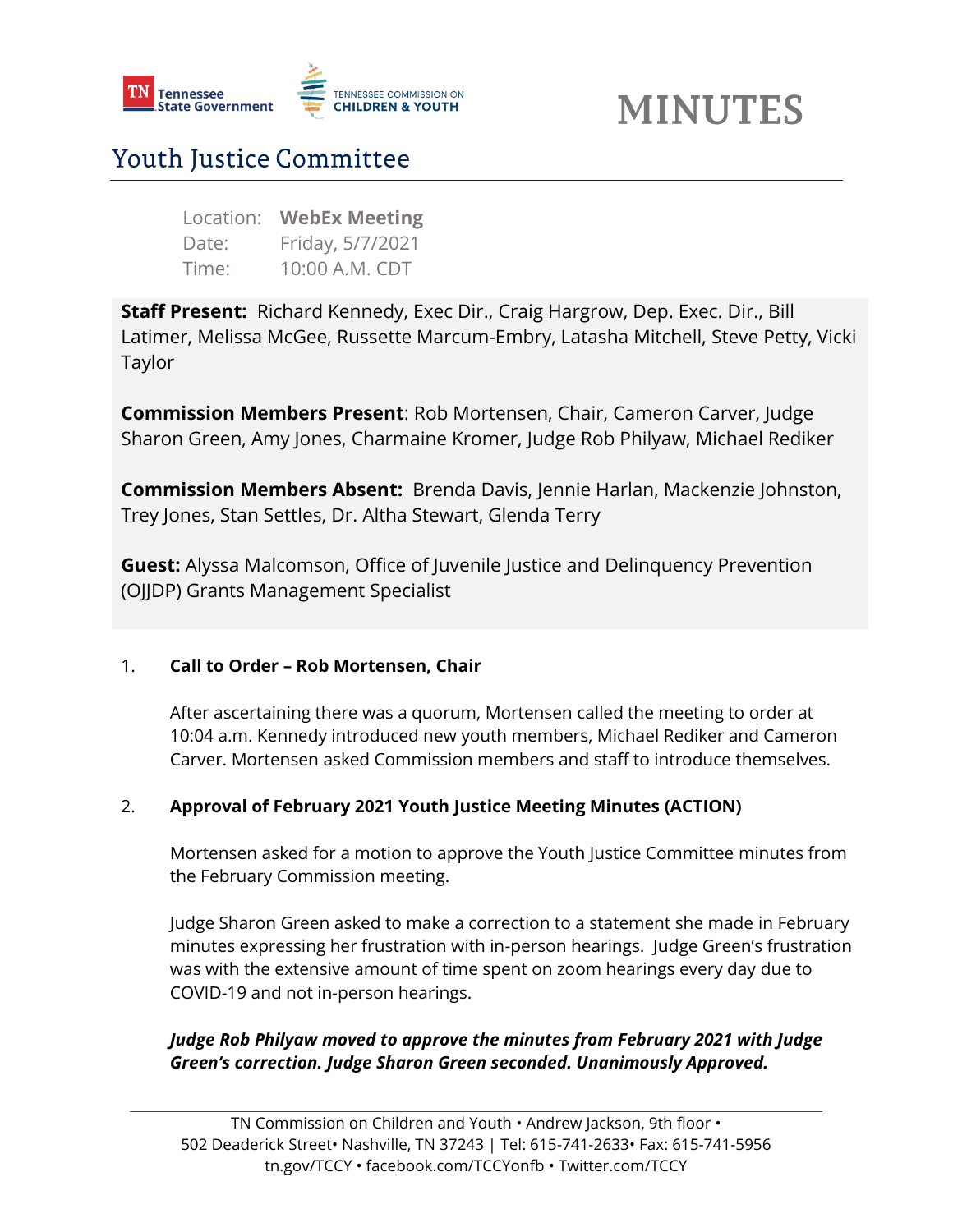

# **MINUTES**

#### 3. **Staff Updates**

#### **CASA Grants Management – Craig Hargrow**

Marcum-Embry was having connection difficulties. Hargrow reported Marcum-Embry continues to provide technical assistance to CASA program coordinators as necessary. Third quarter expense reports and quarterly reports are coming in for review and approval. Once approved, these are submitted for payment through Centralized Accounting. Marcum-Embry prepared the contract application documents for FY 2021- 2022 and distributed to grantees. Applications for funding are due to TCCY by May  $14<sup>th</sup>$ .

### **Federal Formula Grant Update- Vicki Taylor**

Whitfield and Taylor conducted site visits with all FFG grantees. Nine were held virtual and two were in person. Grantees are still finding creative ways to continue programming.

The OJJDP FY 2021 Title II Solicitation has not been released at this time. This is the application we prepare and submit to receive our federal funding. Youth Justice staff continue to participate on monthly juvenile justice specialist calls and have been told the solicitation will be released soon. There were changes in the JJRA 2018, OJJDP administrative changes and a new unified grants management system was created, JUSTGrants, where TCCY submits everything pertaining to TCCY's application.

#### **Deinstitutionalization of Status Offenders Update- Zanira Whitfield**

Hargrow reported Whitfield is on leave and will present on DSO violations next quarter. Youth justice staff and Regional coordinators continue to monitor facilities and provide technical support.

#### **Compliance Monitoring Update- Latasha Mitchell**

#### **CPO Plan**

The Grant Contract Monitor has begun preparing for the 2022 CPO Plan submission, which is due October 1, 2021.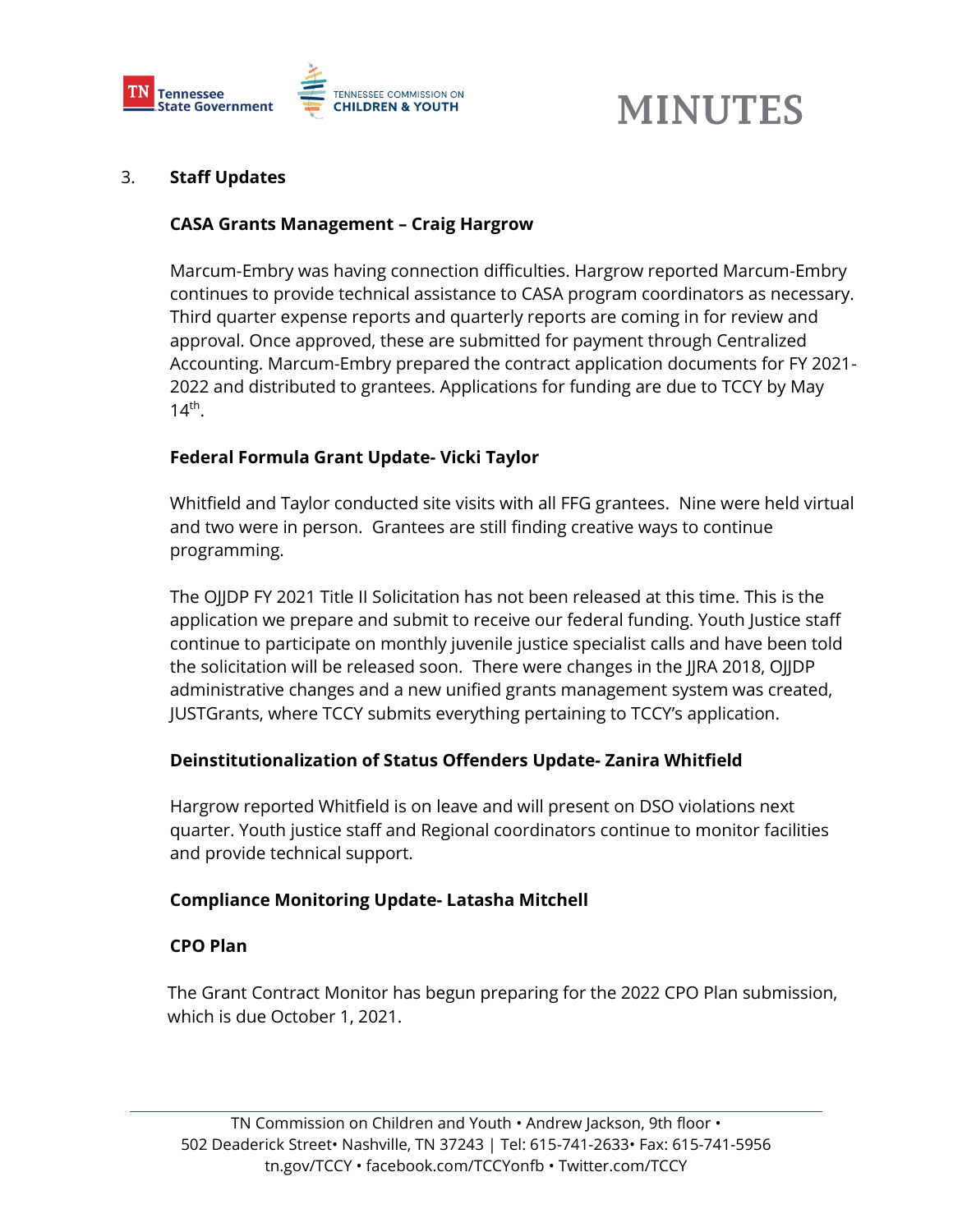

# **MINUTES**

### **2020 Monitoring**

The Grant Contract Monitor began sending out scheduling letters for 2021 Monitoring in April. 2021 Monitoring is set to begin in May and will run through the summer into the fall. 2020 Monitoring is still in progress due to COVID-19 delays. Subrecipients have adjusted to the new process and continue to demonstrate improvement in overall findings and observations. Consequently, the Grant Contract Monitor has less site visits to complete in 2021 than in previous years, and more programs have been able to skip a year for monitoring.

#### **Racial and Ethnic Disparities- Craig Hargrow**

None of the local task forces have met since the last Commission meeting. Hargrow continues to work individually in Davidson county to address racial and ethnic disparities.

Hargrow pre-recorded and made a presentation for the Joint Conference on Juvenile Justice held on April 10, 2021.

Hargrow has prepared drafts of RFPs that include a racial and ethnic disparities component in them to make sure most TCCY subgrants address the issue.

#### **Youth Justice Challenges- Open Dialogue**

Mortensen reported on meeting with DCS Commissioner Jennifer Nichols and DCS Deputy Commissioner of Juvenile Justice Darren Goods regarding working collaboratively to make lives better for youth in Tennessee. Mortensen suggested having the next meeting in-person. Hargrow spoke with Deputy Commissioner Goods to share ideas with hopes of forming a working relationship.

Kennedy reported on the submitted agency budget reduction plan and CASA dollars were restored to TCCY budget, but the language in the sponsored budget amendments was incorrect.

Kennedy reported on the Juvenile Justice Reform Act 2018 Implementation Council recommendation to create to consistent Data management system. Kennedy and Hargrow had a phone conversation with Rachel Harmon, Administrative Office of the Courts, about including data TCCY will need.

Kennedy reported the House and Senate passed a bill that prohibits using seclusion for punishment or administrative convenience and eliminates youth being in seclusion